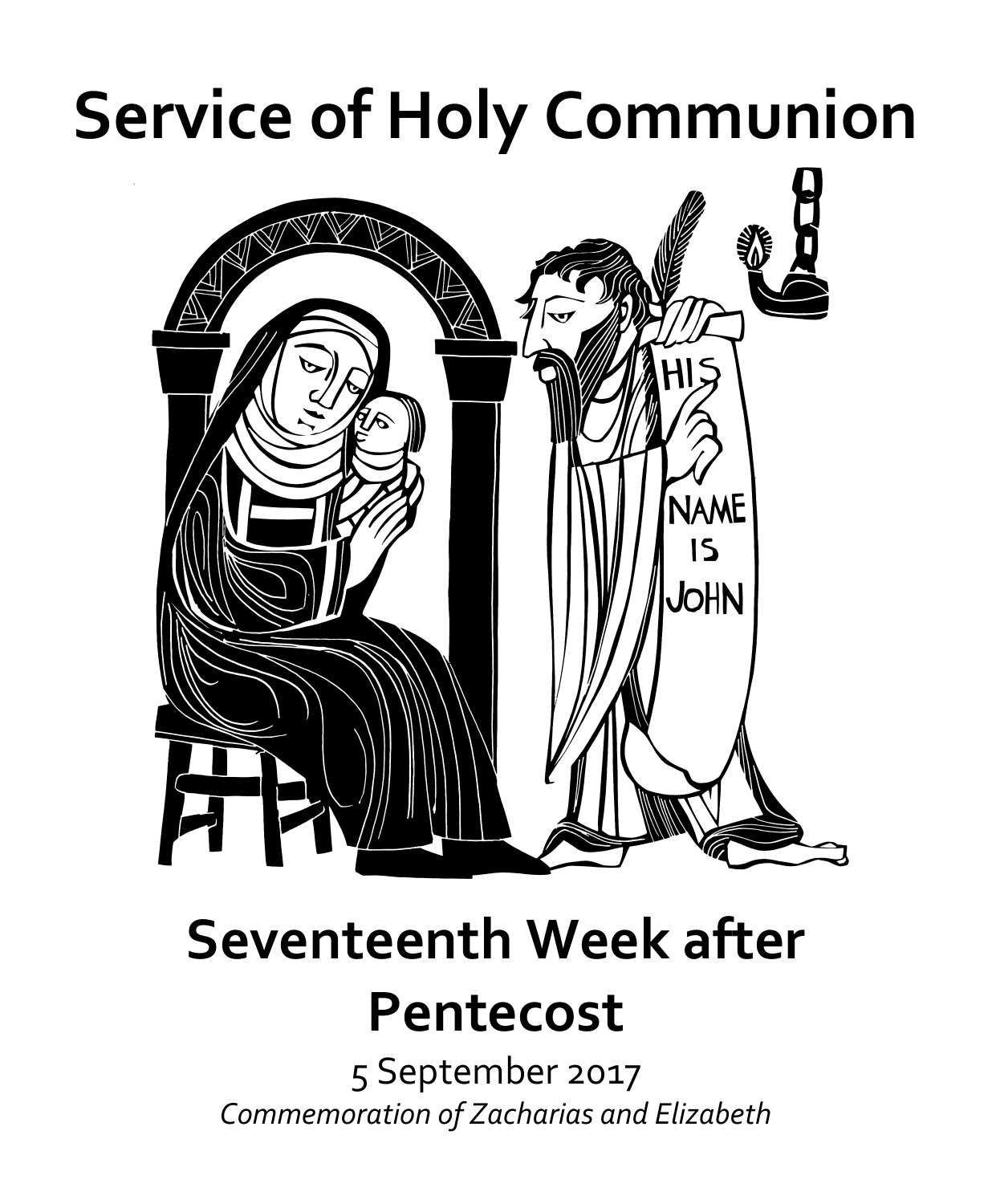### **Chapel of St. Timothy & St. Titus | Concordia Seminary**

**LUTHERAN SERVICE BOOK Divine Service Setting 1, pp. 151–166**

| <b>Pre-Service Music</b>                   |                          |                                  |
|--------------------------------------------|--------------------------|----------------------------------|
| <b>Confession and Absolution</b>           | -Please stand if able-   | p. 151                           |
| Hymn of Praise: Gloria in Excelsis         |                          | p. 154                           |
| <b>Salutation and Prayer of the Day</b>    |                          | p. 156                           |
| <b>First Reading</b>                       | $-$ Please be seated $-$ | <b>Isaiah 35:4-7a</b>            |
| <b>Gospel Acclamation</b>                  | -Please stand if able-   | p. 156                           |
| <b>Gospel Reading</b>                      | -Please be seated-       | Mark 7:24-37                     |
| Homily                                     | The Gospel Touch         | Mark 7                           |
| Hymn of the Day                            | -Please stand if able-   | <b>LSB 797</b>                   |
| <b>Prayers of the Church</b>               |                          | p. 159                           |
| <b>Offertory</b>                           |                          | <b>LSB 652</b>                   |
| <b>Service of the Sacrament</b>            |                          | pp. 160-4                        |
| <b>Communion Music</b>                     | -Please be seated-       | <b>LSB 524</b><br><b>LSB 839</b> |
| <b>Dismissal</b>                           | -Please stand if able-   |                                  |
| <b>Post-Communion Collect and Blessing</b> |                          | p. 166                           |

#### **The Servants of the Word**

**Presider:** Professor Emeritus Bruce Hartung **Preacher:** Professor Victor Raj **Assistants:** Admissions Counselor Scott Holder, Seminarian Timothy Smith **Organist:** Mr. Ryan Edinger Member, Zion Lutheran Church, Harvester, MO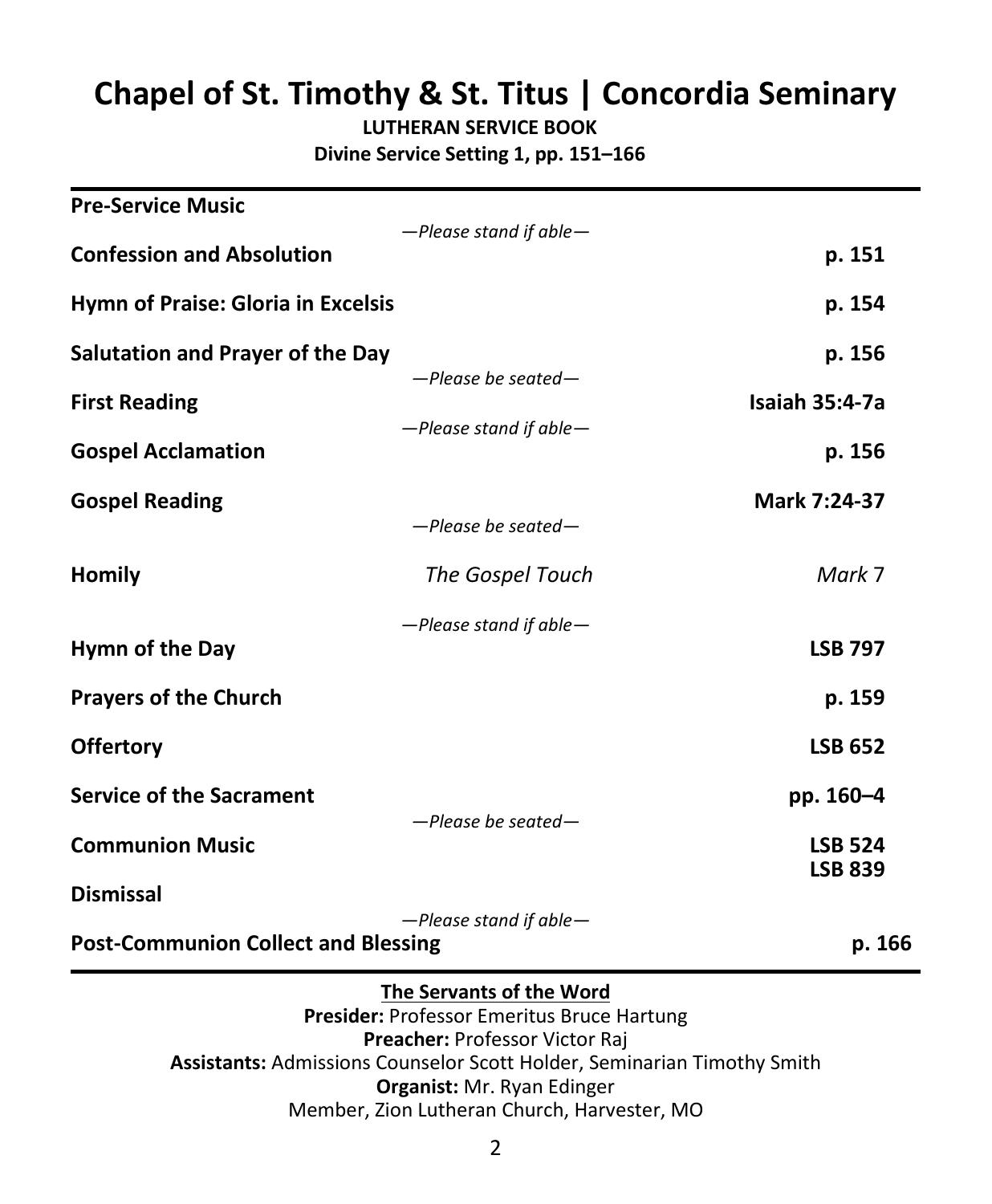#### **In Preparation for Communion**

*To Our Guests:*

 *The Lord's Supper is celebrated on our campus in the confession and glad confidence that our Lord, as He says, gives not only bread and wine, but His very body and blood to eat and drink for the forgiveness of sin. In joyful obedience to the clear teaching of our Lord Jesus those are invited to His table who trust His words, repent of all sin, and set aside any refusal to forgive and love as He forgives and loves us. They show forth His death until He comes. Because Holy Communion is a confession of the faith which is confessed at this altar, any who are not yet instructed, in doubt, or who hold a confession differing from that of The Lutheran Church—Missouri Synod and so are unable to receive the Sacrament are invited to meditate on God's Word in the distribution hymns and pray for the day when divisions will have ceased. -Kent J. Burreson, Dean of the Chapel*

#### **Notes Regarding Communion**

- The campus Lord's Supper is sponsored and hosted by the Lutheran Church of St. Andrew and Pastor Mark Hricko of Silver Lake, Maryland.
- The bread was baked by Dr. Beth Hoeltke
- When receiving the cup to partake of Christ Jesus' blood, please place your hand on the cup in some way to assist the server in guiding it to your mouth. Depending upon how those distributing the cup are holding it, you can either take hold of the cup at the base on the bottom OR on the stem of the chalice OR at the bowl itself on the upper part. By doing so you will assist the server and help to prevent any unwelcome spillage.
- The Reliquary (unconsecrated, additional bread) will be distributed after the service in the narthex if there is sufficient quantity. You are invited to take a piece with you.
- If you would prefer not to drink wine directly from the chalice, you may intinct the bread by dipping it into the chalice.
- If you have a gluten allergy or any other special need, please contact Dean of the Chapel Kent Burreson.

#### **Private Confession and Absolution**

Talk with Chaplain Sieveking to see when he will offer confession at the altar.

#### **Notes on the weekly cycle of the Divine Service**

**Why does the Liturgical Week begin on Wednesdays in the chapel?** As a seminary our focus is upon the formation of pastors, deaconesses, and church workers. Since students are involved in resident field education and congregational life on Sundays transitioning the weekly calendar on Wednesdays assists students in preparing to engage the readings and themes for the coming Sunday in advance and allows us to reflect on those themes and readings in chapel on Mondays and Tuesdays.

**Different elements of the divine service** are used each week depending upon the theme and focus of the service. Among the elements not used every week are the Creed, the postcommunion canticle, the Kyrie, the hymn of praise, and general confession and absolution. Corporate confession and absolution, while a very healthy practice, like private confession and absolution, is not a prerequisite for hearing the Word or receiving the Supper. On the